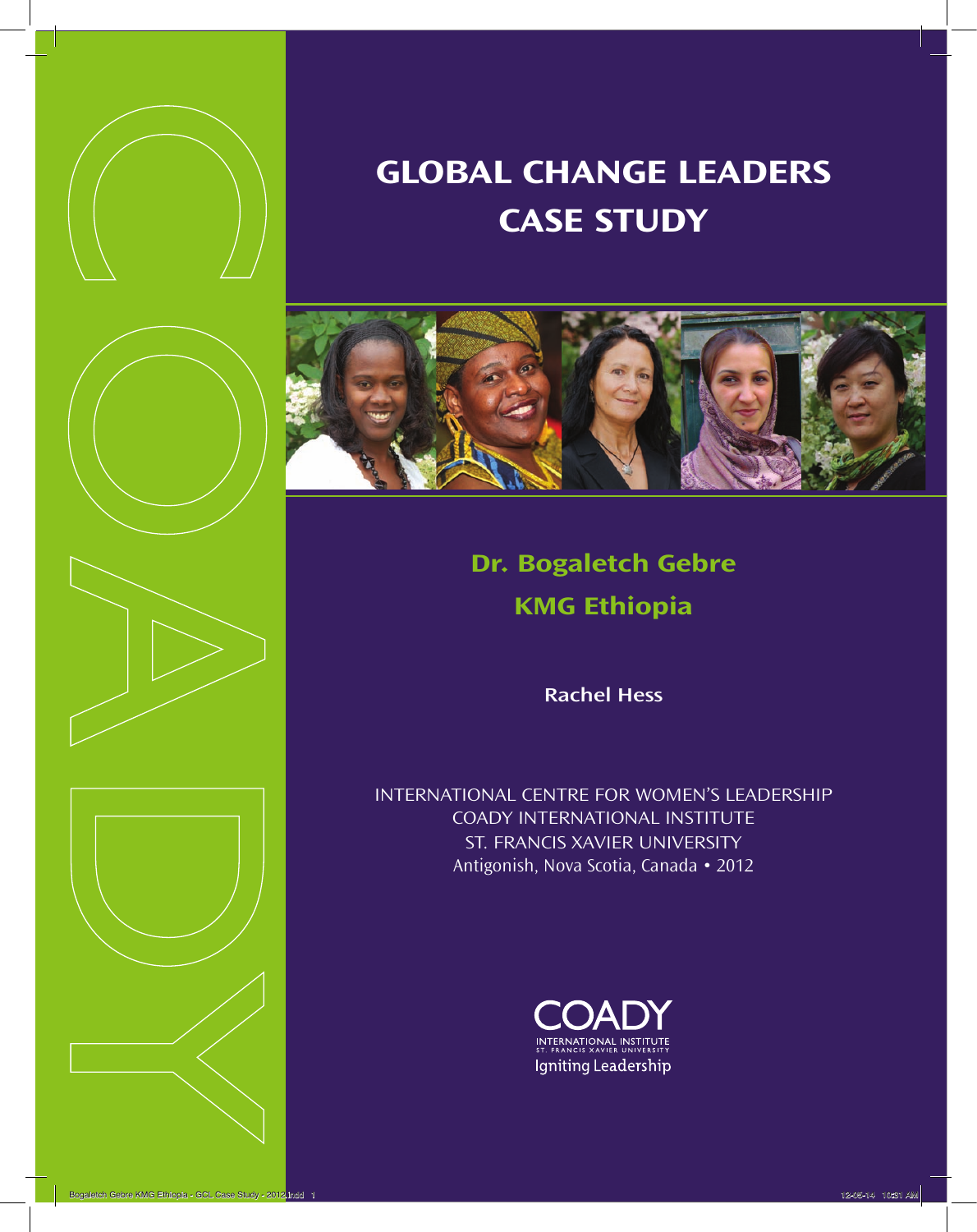### **Igniting Leadership**

The Coady International Institute is a unique, world-class leader in community-based, citizendriven development education and research. In collaboration with global partners, the Coady Institute is committed to advancing community self-reliance, global security, social justice, and democratic participation. Through innovative and effective adult education approaches, research and pilot programs, the Coady Institute provides citizen leaders with the knowledge and practical tools needed to bring about the change they want for themselves. Today, thousands of Coady graduates and partners are working with people in 130 countries to build a fair, prosperous, and secure world.

The Coady Institute's International Centre for Women's Leadership is a global hub that inspires and equips women change leaders at the community, national, and international levels. The Centre's focus is on the worldwide development of women's leadership in social, economic and civic arenas, inclusive of grassroots and disadvantaged communities. The Centre achieves its objectives through leadership education and development, action-oriented research and dissemination, and partnership and network development. Our programs target women leaders, both emerging and established, working for public or private organizations, from developing or developed countries, in Canada and overseas. We work with partners to research, monitor and report on women's empowerment and leadership, and provide expert consulting to a range of agencies and institutions.

ISSN 1929-3453 (Print) ISSN 1929-3461 (Online) © Coady International Institute Creative Commons Attribution-NonCommercial-ShareAlike 2.5 Canada License http://creativecommons.org/licenses/by-nc-sa/2.5/ca/

All or parts of this publication may be copied and distributed for non-commercial purposes without requesting written permission, provided the author(s) and the Coady International Institute are explicitly acknowledged as the source of the material. Any work adapted from this material must also be made available to others under identical terms.

International Centre for Women's Leadership Phone: (902) 867-3676 The Coady International Institute Phone: 1-866-820-7835 (within Canada) St. Francis Xavier University Fax: (902) 867-3907 PO Box 5000 Web: www.coady.stfx.ca Antigonish, NS, Canada B2G 2W5 Email: womenlead@stfx.ca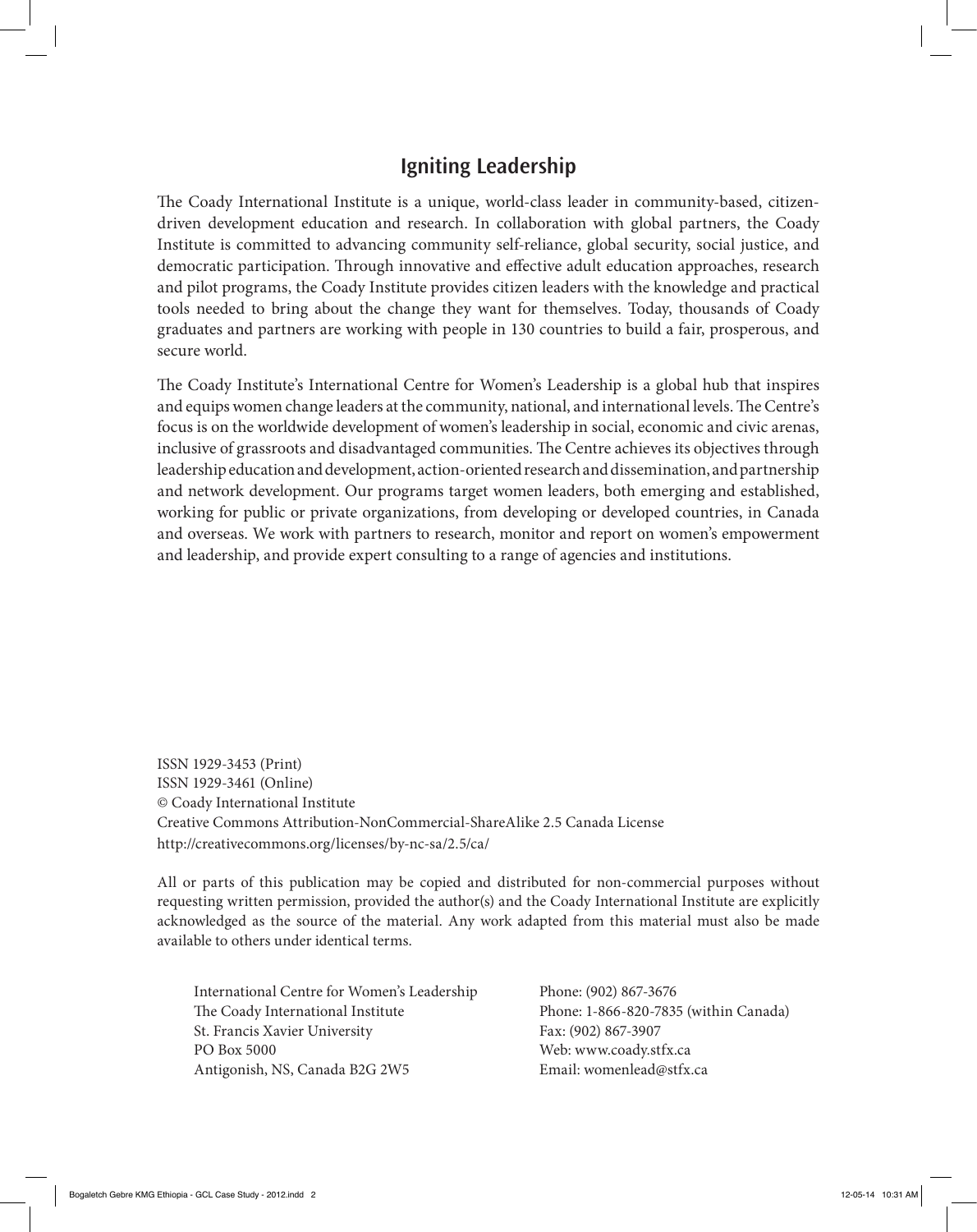### **Global ChanGe leaders Case study**

## **Dr. Bogaletch Gebre**

## **KMG Ethiopia**

**Rachel Hess**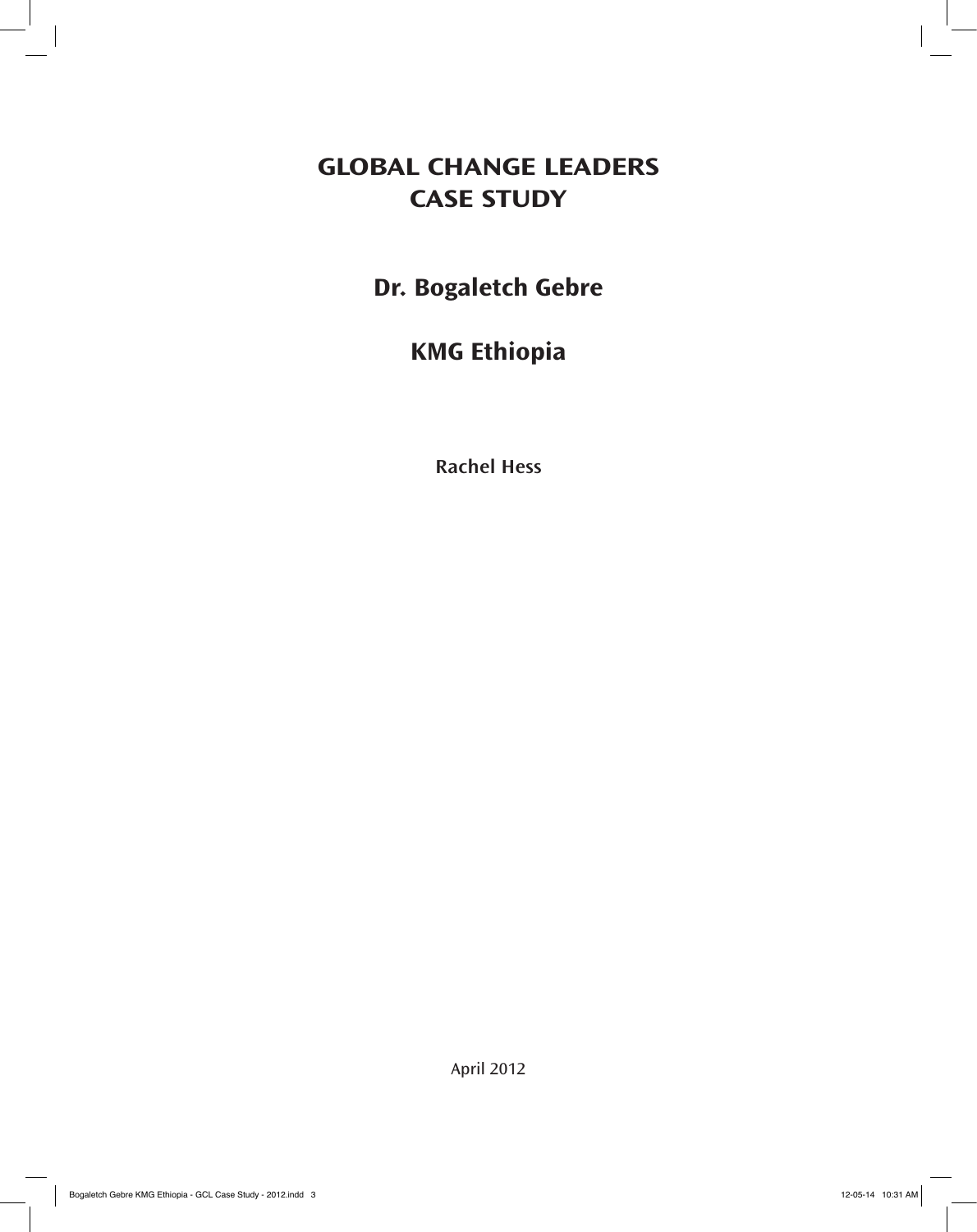### **Table of Contents**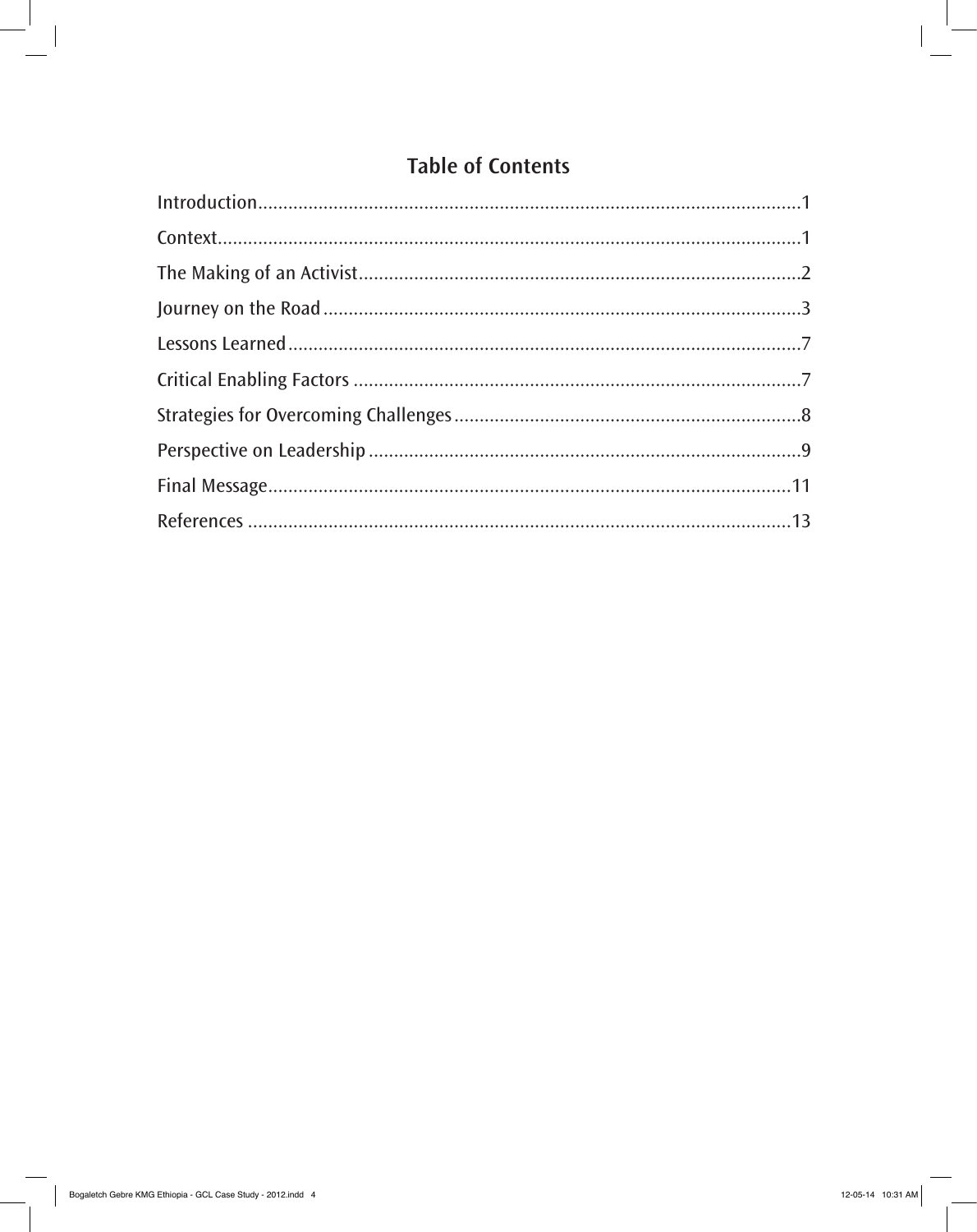## **Dr. Bogaletch Gebre KMG Ethiopia**

#### **Introduction**

"If I can save the life of a single girl, I will have done my job": This was the vision Dr. Bogaletch (Boge) Gebre brought with her when she returned to Ethiopia in 1997 after 13 years in the United States. Fifteen years after her return, the lives of hundreds of thousands of girls have been radically changed, and an entire area has experienced a cultural revolution with Dr. Boge Gebre at its centre. In 1997, all young girls in her home area in southern Ethiopia were subjected to female genital mutilation. When UNICEF conducted a survey of the area in 2008, they found that 97 percent of the population was opposed to the practice. There are now 20,000 young women participating in 'un-cut girls clubs' that work to protect women and girls from female genital mutilation and other harmful traditional practices. This swift transformation in a community's perspective on a deeplyrooted, traditional, rite of passage is directly attributed to the work of Dr. Boge and her organization, KMG Ethiopia<sup>1</sup>. "The reason we have seen this rapid change is because Dr. Boge is a living example," explains Abinet Wotro, manager of the KMG centre in Durame. "She knows the pain, she is part of the community, and she was willing to leave her life in the U.S. to dedicate herself to seeing a community free of female genital mutilation." This case study, based on interviews conducted in 2011, examines the experience of KMG and the leadership of Boge Gebre, and highlights the elements that have contributed to this extraordinary transformation.

#### **Context**

Ethiopia is one of the oldest continuous civilizations in the world, which has seen the rise and fall of multiple kingdoms and other systems of government throughout its 2,000-year history. The current Ethiopian constitution, which expressly provides for a set of basic human rights, was adopted in December 1994, three and a half years after the collapse of the 17-year military rule of Mengistu Haile Mariam.

Contemporary Ethiopia is home to people of more than 80 ethnic groups, practicing varous religions and speaking many languages. Most Ethiopians live in rural communities where health and education services continue to be limited. As a result, literacy levels are low and infant and maternal mortality rates are high. The economy is based on agriculture, but frequent droughts and outdated cultivation practices hinder productivity. In this context, building the self-reliance and resilience of rural, agrarian communities is critical to strengthening the country.

In 1997, when she began her work in the Southern Nations, Nationalities, and People's Region of Ethiopia, Boge selected four sub-districts of the Kembatta–Tembarro zone as the initial focus of KMG. These areas were selected because they shared socio-economic challenges and at the same

 $1$  KMG is the acronym for Kembatti Mentti Gezzima-Tope, which is translated into English as "Kembatta Women Standing Together."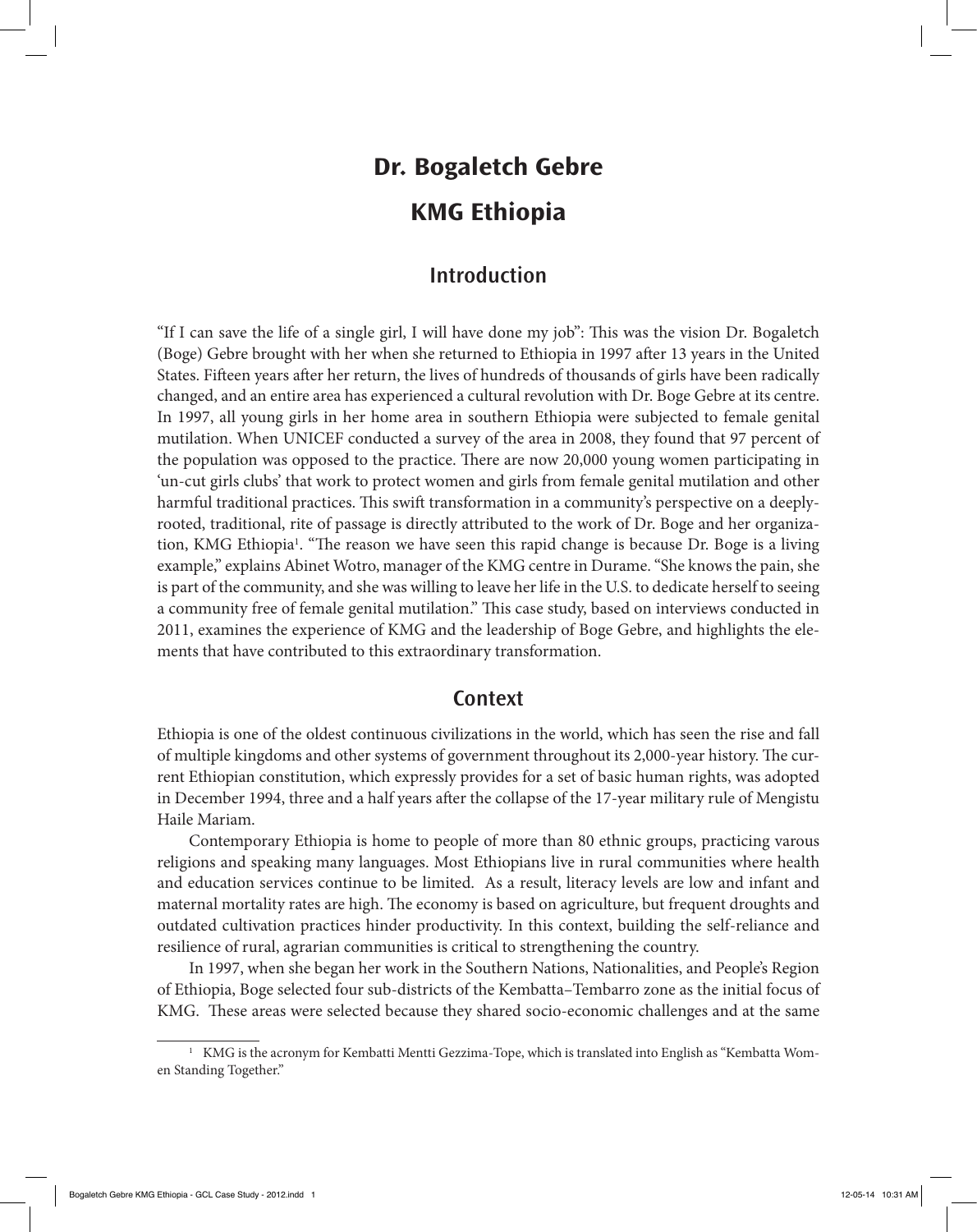time they were significantly different. In the highland area, 99 percent of the population was Christian, while in the lowland area, the vast majority was Muslim. KMG began work in these areas by conducting a baseline survey. Focusing particularly on the condition of women, the survey found that all young women were subjected to genital mutilation. Access to health care was extremely limited and reproductive health services were not available in the area. The practice of bride abduction was widespread: in the Muslim community, 87 percent of men had taken their wives through abduction. Few girls attended school and those who did began school much later than boys, most dropping out as they approached puberty for fear of abduction. Therefore, few achieved more than a fourth grade education. At the time of the 1998 survey no woman held an elected or appointed position of public service in the area.

The area of Kembatta–Tembarro is densely populated, with 450-600 people living in one square kilometre, approximately ten times higher than the national average of 53 inhabitants per km2 (World Almanac, 1999). Increasing population pressure has led to significant environmental degradation, deforestation and depletion of water resources. This increases the burden on women whose responsibilities include gathering of fuel wood and hauling water for the household. Boge compared the life of a rural woman to that of a beast of burden: "Women were valued no more than the cows they milked. They accepted their back-breaking, spirit-crushing life as their God-given lot."

#### **The Making of an Activist**

It was into this context that Boge was born. Her childhood was typical of any Kembatta girl in the 1950s. Her days were spent helping her mother; she carried water, gathered fuel wood and assisted with other household chores. What was not typical was her ambition to learn. She vividly remembers learning the Amharic alphabet while visiting the home of her father's uncle — her cousin had just returned from the mission school with a small board on which the alphabet was printed. In the women's quarters of her granduncle's house, Boge's cousin pointed out each letter of the alphabet for her on this precious board. Through the night, she couldn't wait for morning so that she could recite the alphabet as she had learned it. Before the end of her visit Boge was able to write her name. Her father was proud of her quick learning, but would have preferred to see this quality in a son. She was expected to focus on her housework; there was no plan for school. However, there was an informal school held for a few hours each day in the church to teach children both the language of the Orthodox Church as well as Amharic. Early in the morning, she would hide her water pot in the bushes and run off to this church school for an hour or two and then rush back, collect her water and return home to take up her chores.

Eventually, her father's uncle took Boge to the mission school where she was the only girl in the classroom. There were many times when she had to miss months of school, yet she worked hard and stood first in her class. Although her parents never attended school events, her granduncle continued to support her and kept her father informed of her achievements. After completing studies at the mission school, Boge received a scholarship to attend the only boarding school for girls in Addis Ababa. She then attended the Hebrew University in Jerusalem and was a Fulbright scholar at the University of Massachusetts, completing her Ph.D. at the University of California, Los Angeles. While studying in the U.S., she began her work to assist her fellow Ethiopians. She ran marathons to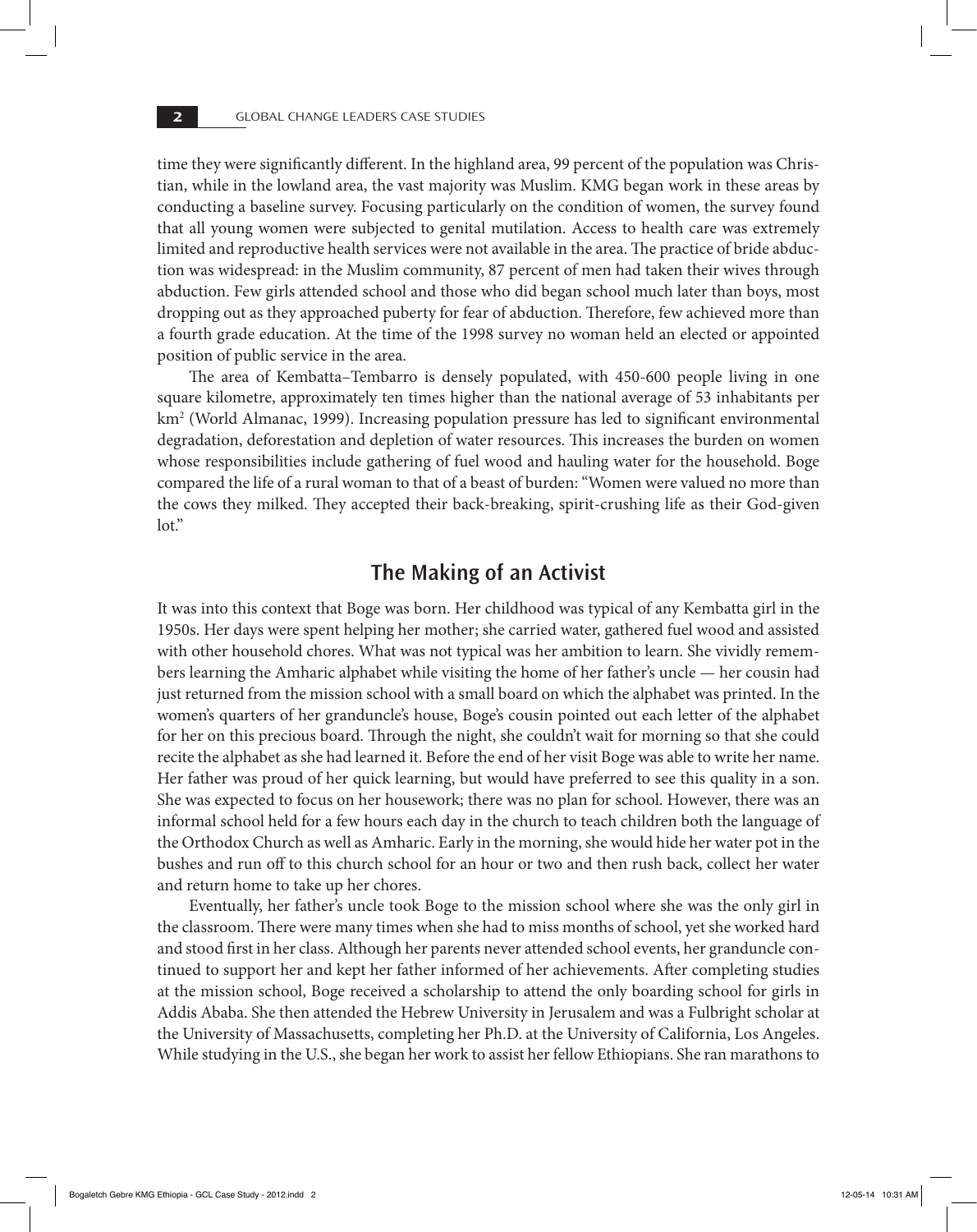raise money to send more than 300,000 books back to Ethiopian schools. It was also while she was in California that she met Susanna Dakin, who asked her about the prevalence of female genital mutilation in Ethiopia and even whether Boge herself had personal experience with this practice. Boge was incensed by Susanna's direct questions. Her initial response was, "It's none of your business to pry into our traditional practices!" But Susanna continued to provide information about the impact of female genital mutilation on women's health. Boge came to see how damaging the practice was and realized that "we didn't have to go through this life-changing experience." In a moment of dramatic awakening, she turned her anger into commitment to change this traditional practice.

#### **Journey on the Road**

Fired by her new understanding of the harmful impact of female genital mutilation, Boge returned to Ethiopia in 1997 with \$5,000 and great determination to make a difference. She did not set out with a defined plan or five-year strategy, but relying on her "foolish courage" and passion to bring change, she returned to her home place, to the people she knew and the culture she understood. While female genital mutilation was her entry point, her broader vision was, and continues to be, working for women's emancipation, for women's discovery of their own power.

In April 1998, Boge was invited to speak in her home church. Eight hundred people gathered for the event. "I was outside of myself because of fear. I was like a possessed person," she recalls. She spoke from her heart on the issues about which she felt passionately: female genital mutilation, HIV/AIDS, and the role of women in the community. She drew on the Bible, the authority she knew her audience would recognize, and challenged the congregation: "As Christians can we correct God's work? When we cut a woman's body that has been created whole, are we not questioning God?" She spoke and answered questions for more than an hour. Her respectful listening and honest discussion with each questioner broke the silence that had surrounded these issues.

While they had listened to her talk, there was another, more urgent priority for which the community sought her help: they needed a permanent, safe bridge to replace a temporary one across a gorge that divided the town. Though she had only \$5,000 that she had planned to use for other purposes, she asked what others could contribute to the bridge. Together with Boge's financing and the community's materials and labour, the bridge was built that year, consolidating her connection to the town. She was no longer perceived as talking only about women's concerns, but became recognized for her concern about the entire community. While a typical non-governmental organization might have approached the community with a specific agenda of projects or services, she was prepared to work with people toward the transformative change they valued.

During this period Boge's mother, who had always been her inspiration, continued to provide guidance, support and practical grounding in local realities. In her eagerness to change traditional practices, Boge felt angry toward men, including her father, whose domineering, patriarchal attitudes she had grown up with. "Why do you tolerate this?" she asked her mother, who pointed out that Boge's father, like other men and women of his time and place, had been given a specific gender role. Men were expected to control the family no matter what that required, thereby gaining and keeping the respect of the community: a paternal role, which, her mother told her, "He fulfilled… perfectly." At the same time, her mother encouraged Boge to reflect on the balance of nature. Life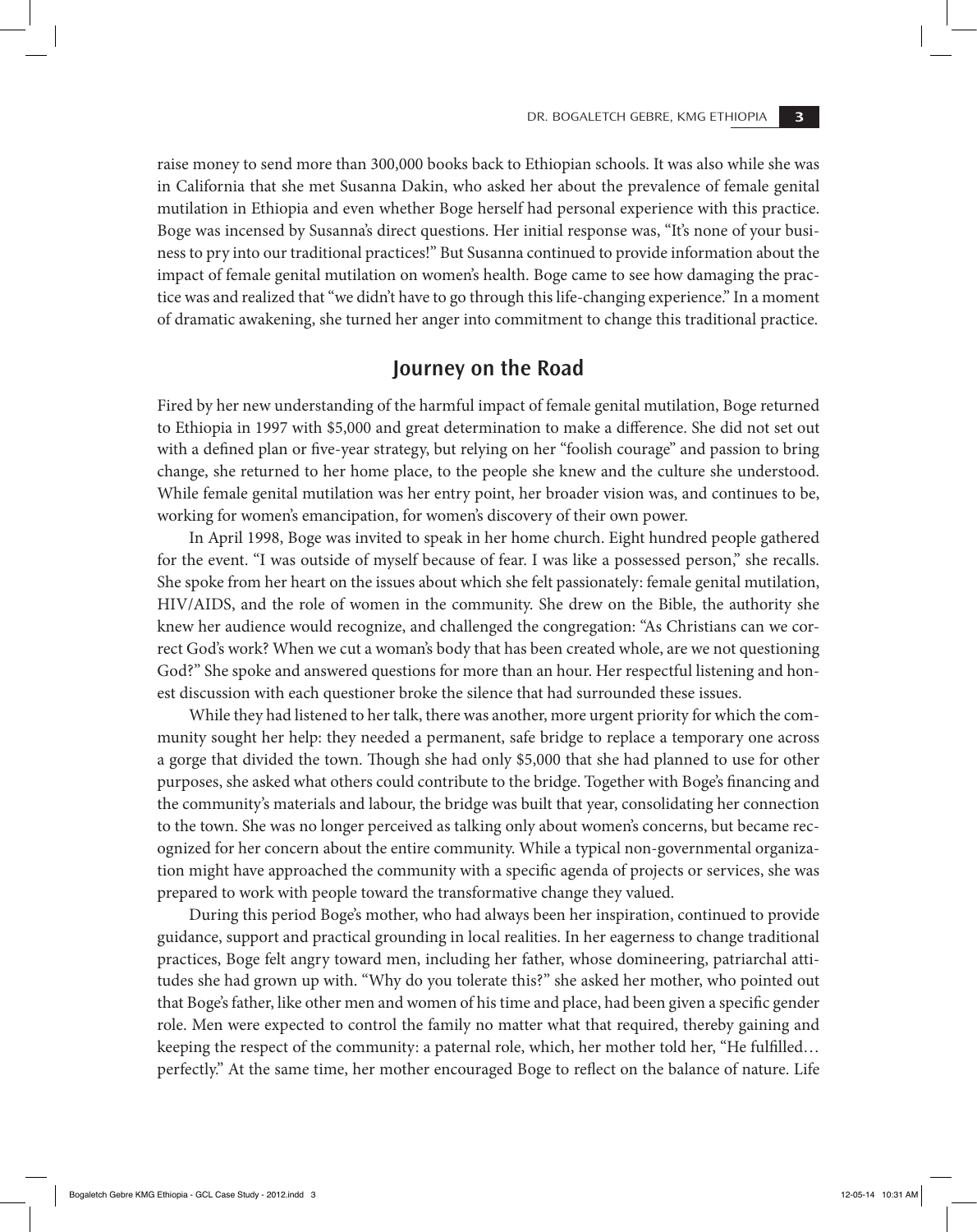was not just one thing; all elements were linked. Respect for all elements of this web was critical to bringing change.

Beginning in 1997, Boge built KMG from the ground up, taking on the arduous process of registering her organization, knowing that it typically took three years. She couldn't wait. With dogged determination, she made multiple trips each week to Awassa, the seat of regional government. At the federal level, she persistently followed up her application. She visited a key official in hospital, bearing flowers and a request that he take immediate action to move her application forward; he made a critical call from his hospital bed. In the end, as a tribute to Boge's tenacity, KMG was registered in November 1997, just seven months after she had returned to Ethiopia.

In the first years, Boge did everything herself, driven to understand every element of engaging the community. She says, "I needed to climb the ropes myself." At the time, KMG was building the Resource Centre in Kembatta, and she worked directly with the vendors and construction crew: "I needed to know all the costs, where every cent we spent was going," she explained. Gradually, as the work progressed, she began to hire staff to share the work.

In 1998, KMG conducted a baseline survey of the extent of harmful customary practices in Kembatta and Alaba areas, and in 1999 the findings were presented to the community. Boge and her team expected 90 people to attend, but more than 500 came. The presentation highlighted the negative impact of female genital mutilation on women's health and maternal mortality. This open and public discussion broke down the strong taboo against discussing these issues.

One of KMG's first initiatives was to set up community-based 'dialogue groups' for women to congregate and discuss various social issues they were concerned about. Sixty women joined the first group, which focused on learning about gender. Boge continued to draw on what the community members already knew and valued, using creation stories in the religious texts to illustrate the equality of men and women. The group process was one of listening and sharing; in this context women were introduced to the concept that the subservient role they had accepted as God-given was, in fact, a role developed by society and therefore open to change. She recalls that it was "an absolute revelation to women that they were as equally valuable as human beings as men were."

As a critical mass developed of local women ready to speak out for themselves, Boge and her team began bringing together groups of women and men, young and old, to discuss and act upon issues of mutual concern. A clear demonstration of the change that was beginning to take shape in the minds of community members occurred in late 2000, when a 16 year-old girl was abducted. Earlier, this would have been a commonplace occurrence and while traumatic for the girl, would have been accepted by the community. However, this time her abductor was pursued and she was returned to her family. She brought charges against her abductor and for the first time a perpetrator was sentenced for this crime. The girl was supported by her family and friends to return to high school and went on to graduate from college and become a teacher. "She was our Rosa Parks," Boge remembers. "She was such a symbol of hope and change."

KMG continued to spread information about the damage that female genital mutilation caused to women and the fact that many childbirth deaths could be directly attributed to this practice. In early 2002, KMG made a video of a cutting, showing the trauma of the process. While all the community members had accepted it, few had observed it. This video had a profound impact on everyone. For the first time, women and men, girls and boys, became aware of what was really involved in this practice, which had traditionally been referred to as 'getting out the dirt.' The video served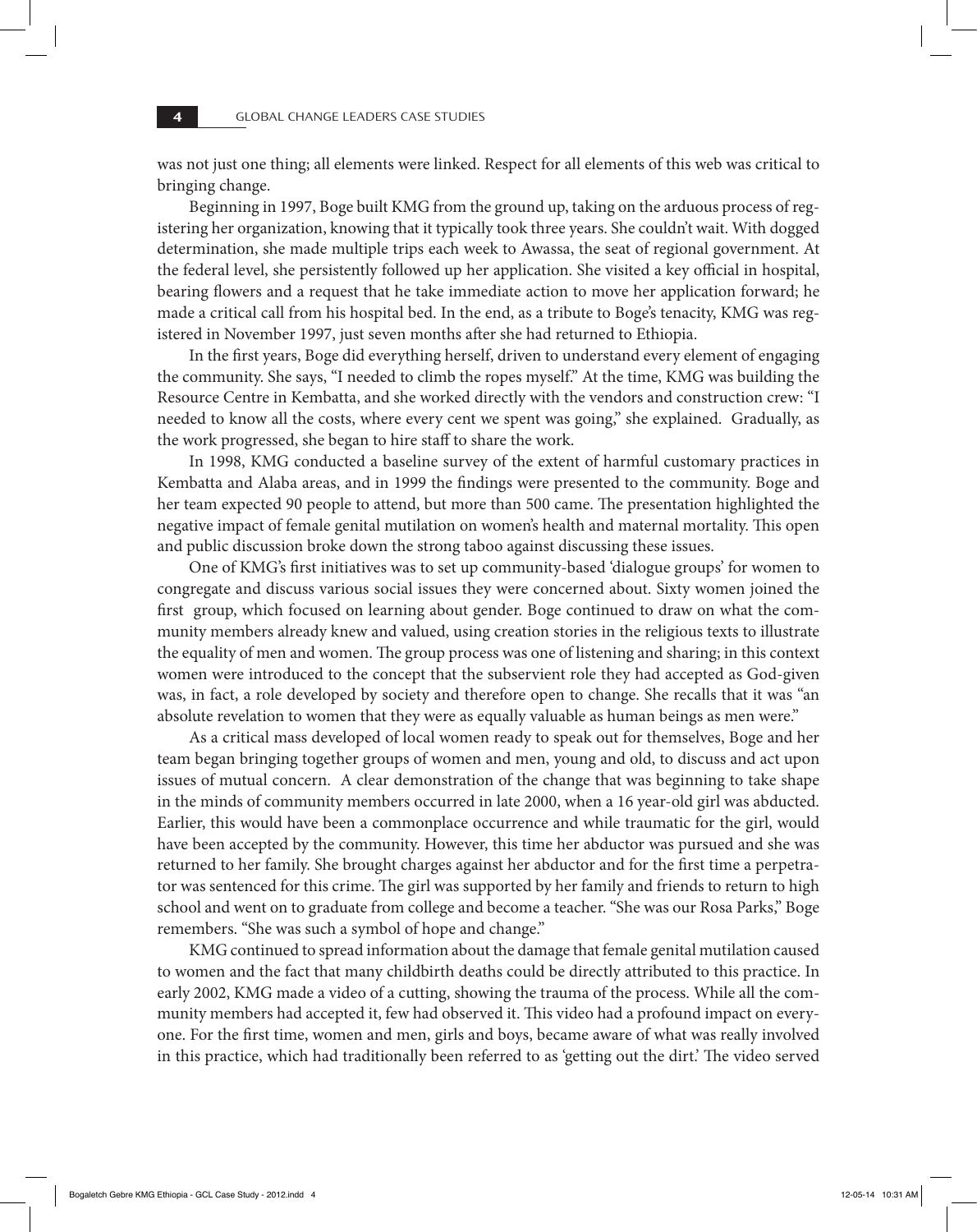as a match that ignited action against the practice. In June 2002, 78 girls, carrying placards saying, "I will not be cut," marched in a rally that drew a crowd of more than 3,000 people. Addressing the crowd, these girls challenged their elders, "We are your daughters, please don't kill us." By September 2002, the community celebrated the public marriage of an uncut girl. The bride and groom wore signs, hers declaring that she was uncut and his stating his delight to be marrying a whole woman. Since that first highly-celebrated event, there have been many public weddings in the area, demonstrating support for the eradication of female genital mutilation.

As members of the communities recognized the negative impact of female genital mutilation, they did not rely on the government to enforce the law but created their own sanctions against continuation of this practice. Volunteers stood watch to protect young women from being cut. Those who continued the practice were dismissed from the church or the mosque, shunned by the traditional social self-help groups or idirs that play a central role in the life of the community. The most important change was in the minds of community members, as women and other members of the community came to understand and began to recognize the value and rights of women.

Because female genital mutilation in the Kembatta tradition is typically performed during the teenage years, the girls were able to claim an alternative future for themselves once they realized the dangers of the practice. Boge recognized the power of this youthful passion and supported them

in their refusal to submit, creating venues and events that provided opportunities for the young women to spread the anti-female genital mutilation message to others. With the communities of Kembatta–Tembarro, KMG established a new cultural celebration called 'Whole Body, Healthy Life.' Occurring in the fall of each year, this new celebration replaces the traditional rites of passage that attended girls' circumcision. During the first Whole Body celebration in 2004, more than 20,000 uncut girls marched to the administration centre of the Kembatta-Tembarro region and encouraged the more than 50,000 people gathered to join them in denouncing the tradition of female genital mutilation. The annual festival now celebrates the courageous uncut young women and the young men who marry them, their parents who support them, and the communities that accept them. In 2009, a UNICEF evaluation study in the Kembatta–Tembarro zone found that female genital mutilation had been re-

#### **We are the Medicine**

Ana Samuel Aabo, an elder from one of the districts in Kembatta– Tembarro zone had this reflection after attending a community conversation on HIV/AIDS:

Up to yesterday I believed that this disease of AIDS does not have medicine, but yesterday I discovered the medicine… This disease does not jump up and attack me unless I give a way to it. Let us not say that this disease does not have medicine. We are the medicine.

(KMG Newsletter, 2004)

duced by 97 percent across the entire area. According to the study, only 3 percent of elders reported that they wanted their daughters to be cut and their sons to marry cut girls. In one decade, the work of KMG had spread beyond the initial sub-districts to cover the entire zone.

While eradication of female genital mutilation continues to be a focus of KMG, this issue is not addressed in a vacuum. As early as 2002, KMG entered into a collaboration with the United Nations Development Programme (UNDP) to test and implement its 'Community Capacity Enhancement – Community Conversation' (CCE-CC) methodology, a participatory learning process focused on strengthening community action related to HIV/AIDS. The CCE-CC methodology was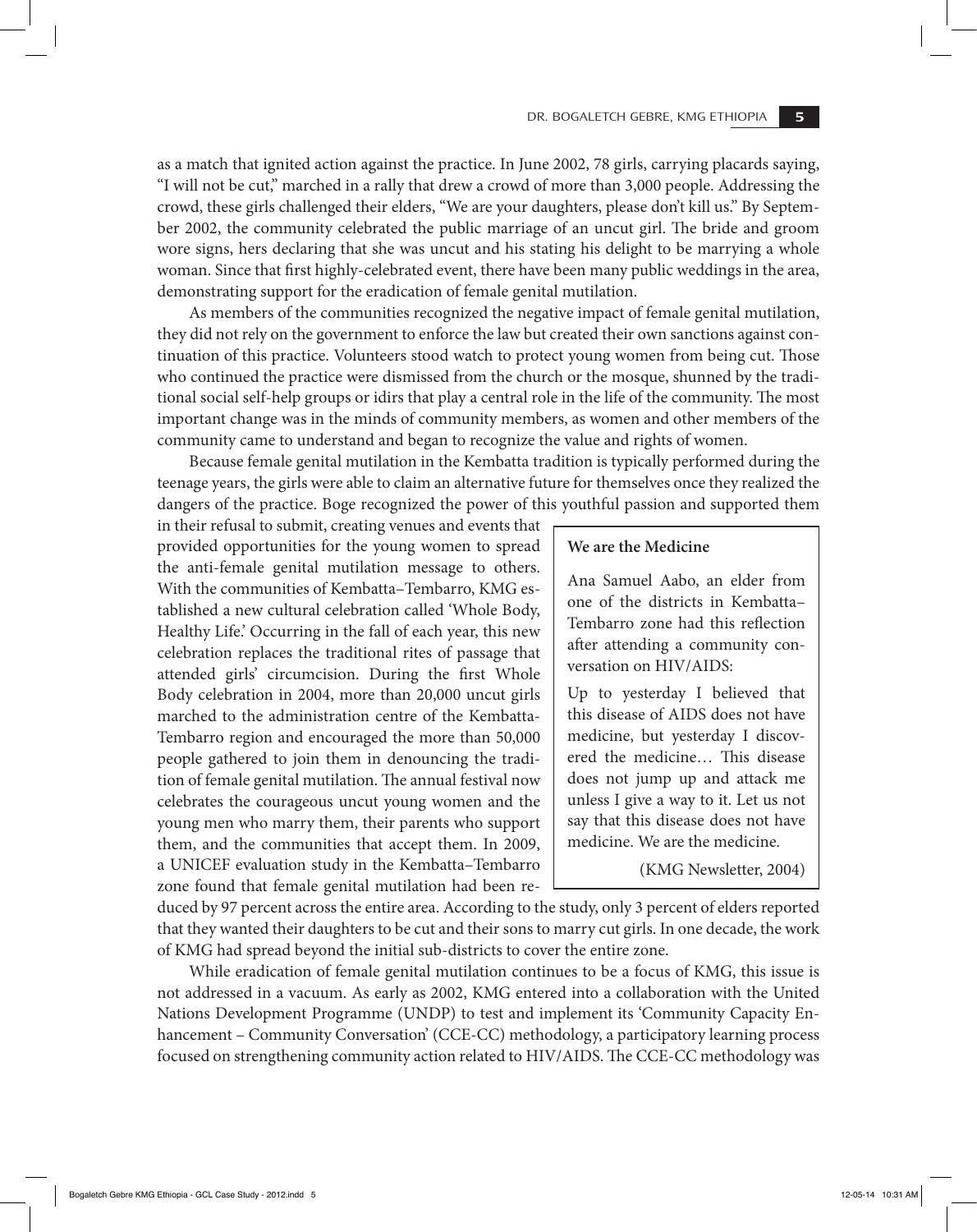designed to mobilize communities through facilitated dialogue aimed at identifying their key areas of concern as well as local capacity and resources to address these concerns. The conversations are facilitated at the village level by two volunteers trained by KMG. The community selects 50 participants (25 women and 25 men), each of whom represents a segment of the population: women, men, girls, youth, business people, religious leaders, government officials, etc. Group members meet regularly to learn about HIV/AIDS, its transmission and the impact it is having on their area. From the conversations emerge actions the community can take to reduce infections and care for those who already have the disease. One specific action is that both Christian and Muslim leaders now expect young couples to be tested for HIV before marriage.

In 2004, KMG was commissioned by the UNDP to coordinate the expansion of the CCE-CC process in Ethiopia. With support from the country's president, Girma Wolde-Giorgis, the federal government of Ethiopia adopted the CCE-CC methodology tested and refined by KMG as the prototype for a nationwide HIV/AIDS intervention strategy. KMG was then contracted to supervise the training of personnel in HIV/AIDS prevention and control offices in all regions of Ethiopia for one year.

In 2003, KMG became one of three Ethiopian organizations to join Oxfam Canada in piloting an Asset Based Community Development (ABCD) approach. This methodology complemented the key principles that had been guiding the work of KMG from the beginning: listen to the community, learn from local experience, and respect the community's wisdom. Training in ABCD ap-

In the town of Durame, The Matoma (Unity) group meets to strengthen the businesses of its members. The group offers a safe place for members to save as well as the opportunity for them to borrow for business investments. Most of the women who are members of Matoma are engaged in petty trade, so they use the loans to buy inventory in bulk when prices are low to sell at retail when prices rise. During the fasting period, a woman trader may stock up on butter to sell when the fast is broken and everyone is buying butter for the special celebratory foods. Demekech, chairwoman of the group, reflected on the impact of the training in ABCD methodology: "The training helped us recognize what we have. We learned how to mobilize a small thing so that it can be expanded. We now know how to do business so we wouldn't stop even if we didn't have the support of KMG. We take loans, not gifts. We re-pay."

proaches provided KMG new and practical tools to assist communities in identifying their resources, analyzing their economic situation and prioritizing their action. Groups were formed that focused specifically on economic activities such as group saving and loans to support both the small businesses of individual group members as well as collective investments. In combining two methodologies – ABCD, with its focus on economic transformation, and Community Conversation, with its focus on social transformation – KMG strengthened its integrated approach of linking social, economic and ecological issues and solutions.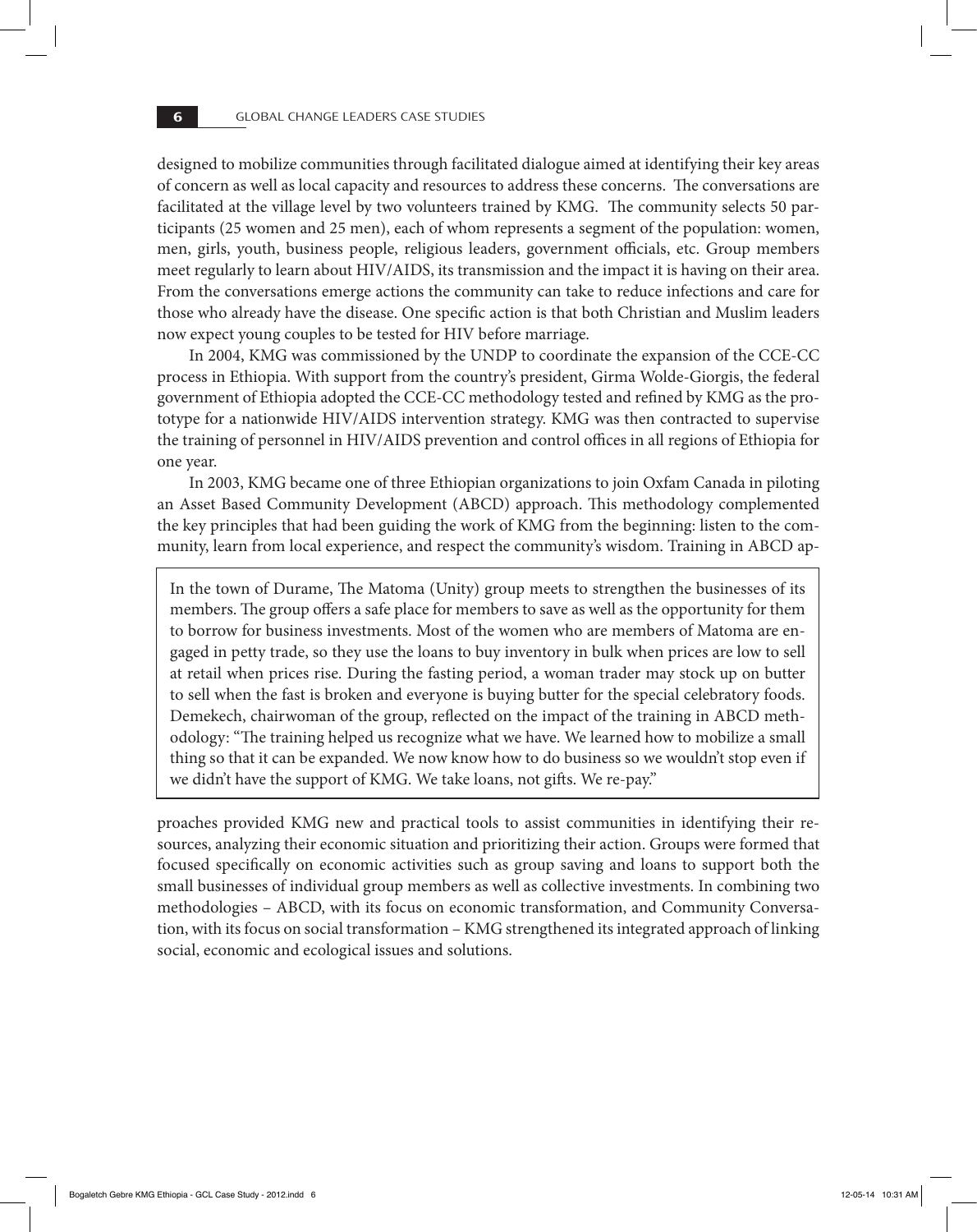#### **Lessons Learned**

#### *Critical Enabling Factors*

The success Boge and her organization has achieved is the result of many factors. First, Boge's personal attributes and clarity of vision have been critical elements. Specifically, her passion for women, for upholding their dignity and improving their lives fuels and energizes the work of KMG and all who are engaged in it. This passion has been accompanied by her openness to what can be learned from each encounter, particularly evident in her capacity to listen. A former KMG staff member described her highly-developed ability to analyze conversations. This quality of listening, he said, has made Boge the most active learner he has ever met.

While Boge and KMG have been the catalysts for change in Kembatta–Tembarro region, they were not working in complete isolation. Other voices were raised against female genital mutilation and in other parts of the country organizations were also working to counter this harmful practice. In 1987, the government of Ethiopia established the National Committee on Traditional Practices of Ethiopia (NCTPE) to provide information about the dangers of several traditional practices and to build awareness among religious and traditional leaders of the need to eradicate female genital mutilation. In 2004, the government of Ethiopia passed a law against this practice. In various regions of the country, non-governmental organizations have been working to eliminate female genital mutilation: among them, HUNDEE in Oromia, the Youth and Culture Office of the Amhara Region, and CARE-Ethiopia in Afar. While the practice of female genital mutilation was still universal in the area when Boge and KMG began their work, they were moving in step with the nation-wide efforts to stop the practice. These broader events played a role in preparing even the isolated communities of Kembatta–Tembarro for change.

Boge, through KMG, has always taken a holistic approach in her work. She frequently returns to the symbol of a three-legged stool as an image for sustainable community change. In this model, one change is not pursued in isolation but grows out of addressing the web of social, economic and ecological needs of the community. This has played a central role in KMG's success and has helped the organization weather the recent changes in Ethiopia's law governing non-governmental organizations. One new law that could have had a severe impact on KMG is the so-called Charities and Societies Proclamation, adopted in 2009, which prohibits any Ethiopian NGO receiving more than 10 percent of its funding from abroad from engaging in human rights work. Owing to its strong track record of achievements in enhancing community well-being through a broad range of activities, including infrastructure development, environmental remediation, and promotion of healthy lifestyles, KMG has defied being categorized as a women's rights organization and experienced no restrictions on its work.

Notwithstanding her absolute commitment to KMG and intense absorption in its work, Boge Gebre has developed alliances with other individuals and groups that are working on similar issues elsewhere in the country. She was one of the founders of the Network of Ethiopian Women's Associations and served as its vice-chair, as well as being active in the Female Genital Mutilation Network, Poverty Action Network in Ethiopia, Christian Relief and Development Association and other organizations. She has also maintained the circle of friends acquired during the years she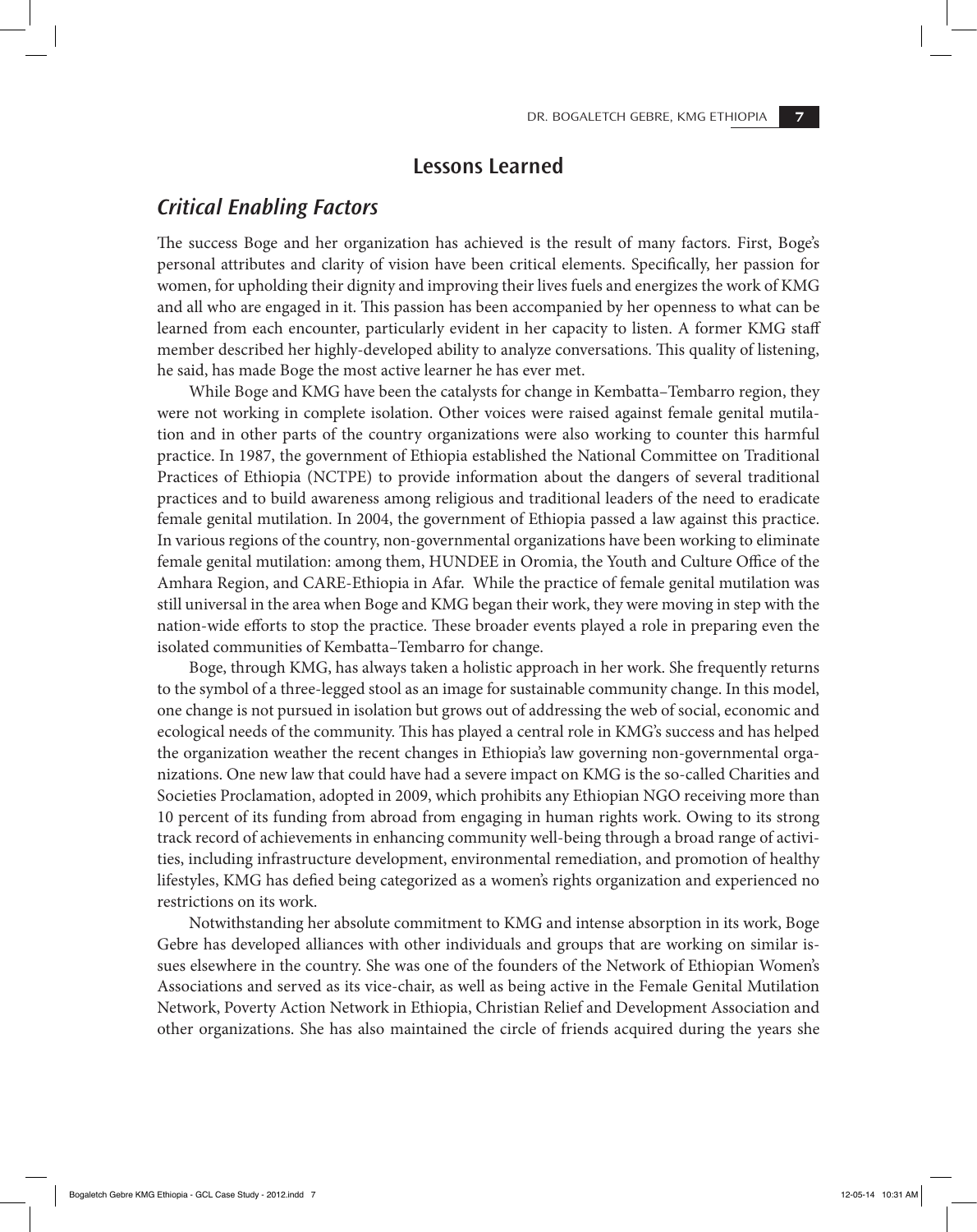spent in the United States. These longtime friends continue to support Boge Gebre and KMG financially, practically and emotionally.

#### *Strategies for Overcoming Challenges*

There have been significant challenges along the way. Initially, there was the fundamental challenge of deeply-rooted traditional views that dominated the region, built on rigidly-defined gender roles that kept women subservient to men, unable to express themselves, and confined to the drudgery of endless labour. Men were also trapped in a role that required them to be in complete control of their family and to discipline the household. In this world, discussion regarding female genital mutilation and HIV/AIDS was strictly taboo. The people of Kembatta vividly recall how deeply offensive the idea of an uncut woman seemed and how impossible open discussion of these forbidden topics appeared. It was not until women began to recognize their own value and power that change began to occur. When Boge listened to women, she understood the reality of their lives, yet she also offered new, relevant information. This engaged conversation became more formalized as KMG refined the Community Capacity Enhancement – Community Conversations methodology. These regular, facilitated exchanges amongst representatives of all parts of the community fostered and reinforced attitudinal change that led to specific and sustained change in practice.

The Kembatta–Tembarro zone lies in the southern region of Ethiopia. This is the area that was the focus of the first Protestant missions to Ethiopia and the frequent recipient of emergency food aid in times of drought and famine. Non-governmental organizations have been active in the area for decades. While much assistance has been provided, these combined experiences have eroded the area's traditional self-reliance and left a strong legacy of dependence. When a new organization enters a community, the expectation is that it will bring money, jobs, and services. In this environment, Boge's approach, through KMG, was starkly different. Even though she did respond to the initial request for financial help to build the bridge, she did so as a partnership, with ownership retained by the community. What the people of the Kembatta–Tembarro communities came to expect was that KMG would listen to their priorities and assist them in developing a plan to address these issues. The respect for the capacity of individuals and communities to solve their own problems has been at the core of KMG's involvement. To catalyze community change, KMG has brought new ideas and strategies in the form of ABCD and community conversations methodologies, tools that are now owned by the communities. As groups clearly identify their priorities, the resources they have in-hand and the gaps they need to fill, they are empowered to seek out those resources from public and private sources. As they gain power, community members don't wait for the government to solve their problems and they learn how to hold their government accountable more effectively.

KMG has also faced the same challenge that all non-governmental organizations encounter: the urge to follow shifting donor priorities in order to secure funding. However, Boge's commitment was to see lives changed, particularly those of women and girls in the area. Her dedication to her vision has meant that KMG has sustained its involvement in Kembatta–Tembarro for nearly 15 years, resulting in dramatic change – the virtual eradication of female genital mutilation – across the entire zone. This atypical persistent commitment over time has been key to the deep transfor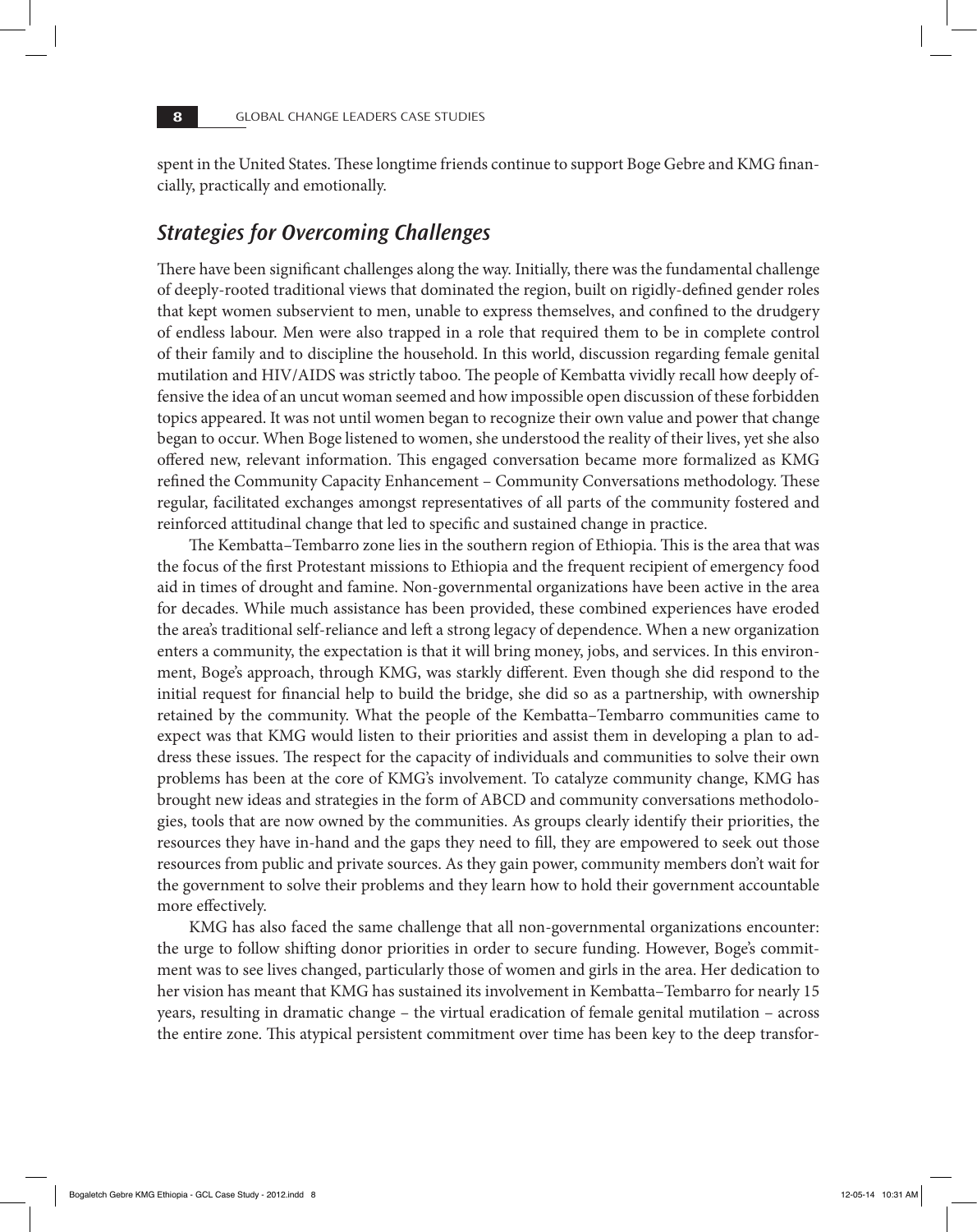mation of the area and has resulted in a profound sense of ownership of the organization by the people of Kembatta–Tembarro.

KMG now faces the challenge of success. During the past few years, the organization has grown and its message is now reaching communities well beyond the Kembatta–Tembarro zone. Resources are now available from more donors as many supporters are drawn to the organization through Boge's inspiration. The personal crusade that brought her back to Ethiopia to change the life of one girl has now evolved into an organization at a critical juncture. In the beginning, Boge focused on creating momentum for change and tangible results rather than on developing organizational structures. That approach successfully ignited community transformation in the Kembatta–Tembarro zone, but, based as it was on her charismatic leadership, it had its limits. No longer can she personally plan and shape everything at KMG.

Boge and her team have turned their attention to consolidating what they have learned so that they can develop structures that will support greater scale. In early 2011, KMG conducted an organizational diagnosis that has led to development of a strategic plan for scaling up. This has identified the geography for expansion and clarified the financial and human resources that will be needed, specifically the competencies required at the community, regional and national offices. Through this process, Boge has remained focused. Her goal is that the organization remains committed to increasing the recognition of women's value and to the capacity of communities to address their own concerns. In this way, KMG will be better equipped to make the transition from one individual's personal vision to a vibrant organization.

In addition to this organizational challenge, Boge faces a personal challenge. She recognizes that her next role in the leadership of KMG is to hand off the day-to-day management so that she can focus on the long-range task of developing an institution that can last for generations. Belayneh Nekatibeb, her former colleague, describes this transition as an opportunity for Boge to 'upscale,' or shift her focus from the specific challenges of managing KMG to sharing her vision of womenfocused, community-empowered development more broadly. She has a continuing role to play as the inspiring leader and advocate for women's empowerment and can attract others — community organizations, donors, and emerging leaders — to adopt the effective approaches she has demonstrated in KMG. The ongoing challenge lies in successfully negotiating this transition.

#### *Perspective on Leadership*

Reflecting on her role in leading change during the past 15 years, Boge pointed out several elements that have been critical to her success. It was important that she chose to return to her home and to work with the people and culture she knew. Because she was a woman who had shared the experiences of the women in the community, they knew she understood their pain. It was also important for her to include men in the process and integrate women's issues into the web of community concerns. She says, "As we work for women's empowerment our oppressors are our best friends, our husbands, our fathers. We must free men so that they can support our struggle."

She did not consciously think of herself as a leader but came to leadership out of a sense of urgency to change a life-destroying practice. "It's not an individual who claims leadership," she says. Leadership is attributed by others, rather than assumed. Others come seeking leadership. The per-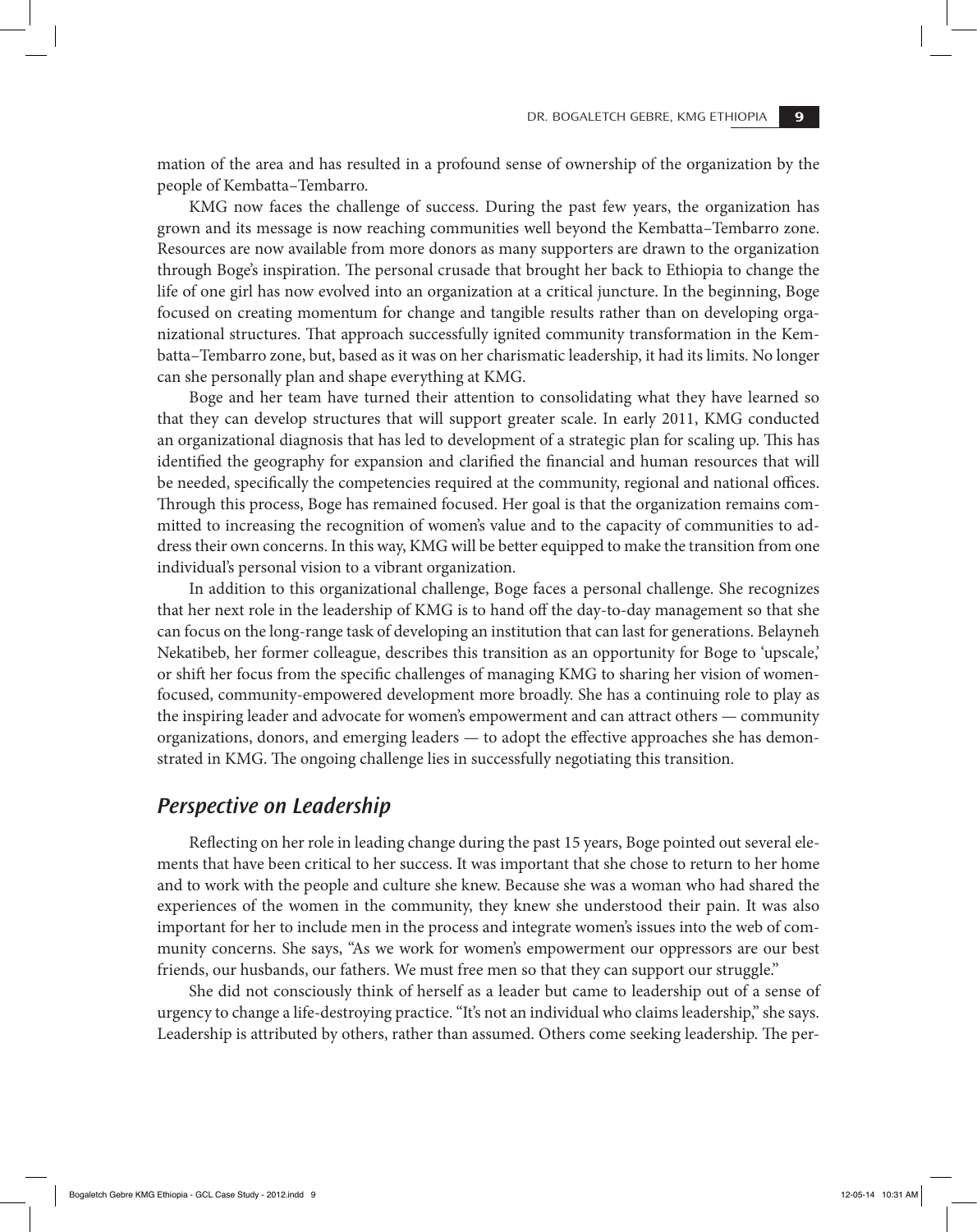son who can draw others together toward a positive goal is providing leadership. Leaders do what they say: they lead by example, practicing the change they want to see."

She says that while there are no set rules in community mobilization for change, there are fundamentals that must always be in place. These are the key elements of Boge's approach that have been critical to KMG's success:

- Listen to people in the community. They have been surviving for centuries without new ideas, information and technology that others can bring. Integrate what they know and value with new information and ideas that they can use to move forward on the road of their choosing.
- Trust the community. Parents do not want to hurt their children. Their commitment to harmful traditions can change rapidly if they understand the harm these practices do to their children.
- Be transparent and reliable. If you can't fulfill a promise, explain openly what has changed and why you are not able to carry through.
- Know what you want to achieve, articulate it clearly so that others can join you, and then commit yourself to it.
- Take an integrated, balanced approach linking economy, ecology and social and political systems. Life does not present one thing at a time. It is a complex combination of factors that are all connected.

Boge believes that women bring unique attributes to leadership as they bring to it the same qualities which they draw on in the roles of mother, wife, sister and daughter. These core capacities are needed in the dominant context of hierarchy and competitiveness. One of these is compassion, a deep caring for others that transforms those around a leader and helps others adopt and own that vision. Another is empathy, the ability to put oneself in the position of others and see the situation from their perspective. Listening with wisdom is critical to understand the core of what is being said so that this can be reflected back to the speaker. Managing one's ego is another element of leadership, not protecting position or territory, but focusing on achieving the goal rather than anticipating recognition. Boge points out how important it is to be willing to learn from each encounter. "Both my detractors and my supporters have been my teachers," she says. Criticism and disagreement that she has experienced has prompted her to improve her work and to be more strategic. She points out that every challenge, if understood, can lead to stronger, more focused work. And she urges women leaders not to rely on their 'woman-ness.' Successful women leaders, in her view, do not expect special recognition nor use their gender as an excuse, but instead focus on the vision, act with confidence and lead by example.

Boge is proud of the many employees who have joined KMG, developed professional skills and then moved on to other opportunities. She values the opportunity to mentor both her core KMG staff members as well as leaders emerging in the communities. Amongst her staff members, Boge looks for potential even when the individual doesn't see it. Working with promising staff members, she encourages them to take on new challenges and build on their strengths, supporting them in following the path they want to pursue. One example is Belayneh Nekatibeb who, until early 2011, was KMG's program director. In 2007, Belayneh joined KMG to fill a short-term, part-time posi-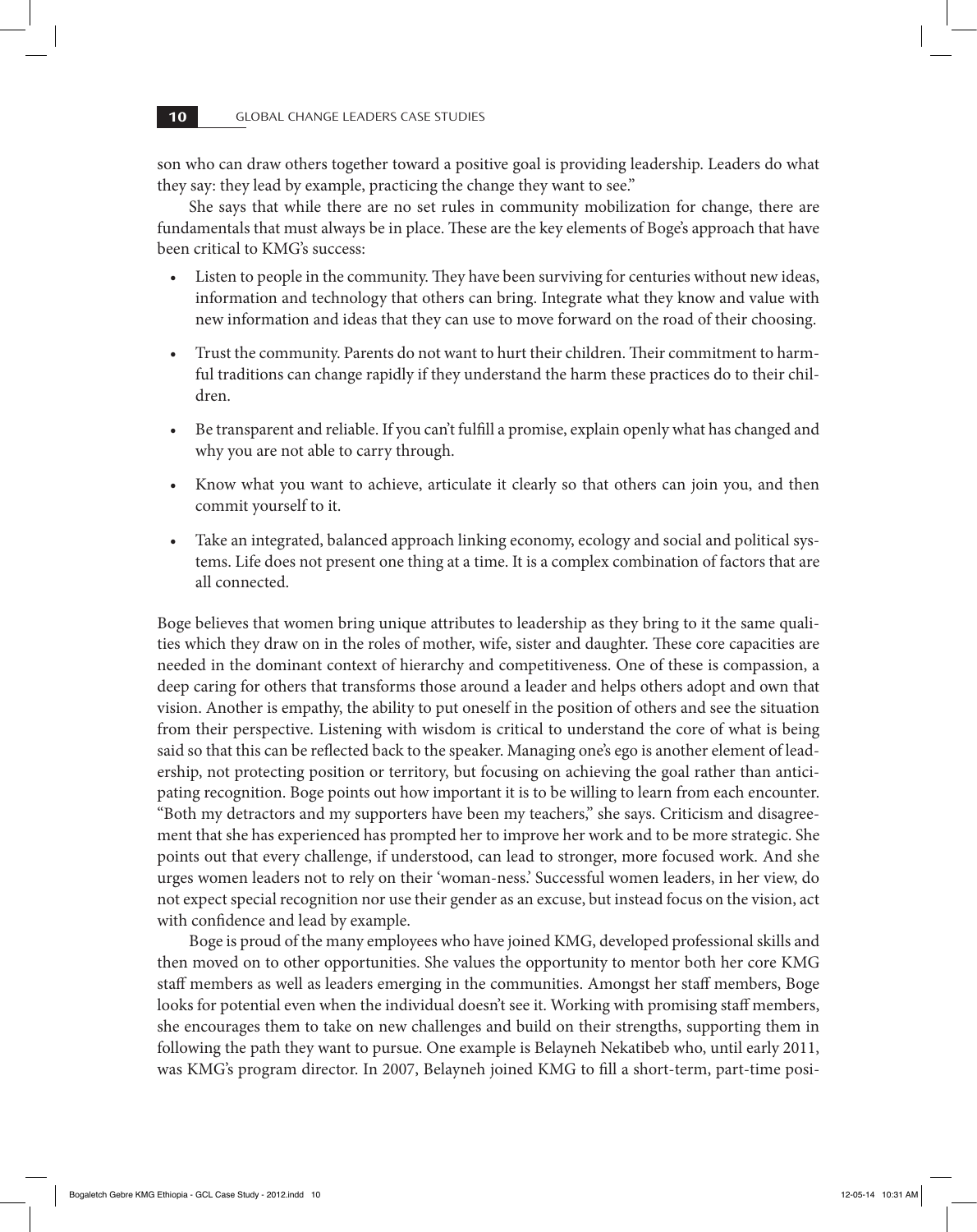tion. Early on, Boge recognized his strong social skills, his capacity for political analysis and his urge to lead. She sought out ways to encourage him and help him achieve his goals, which included providing the opportunity for him to study at the Coady International Institute and to lead KMG's involvement with the ABCD pilot project. Belayneh has been inspired by Boge's commitment to listening and learning, and by her passion and persistence. After leaving KMG and taking up new responsibilities, he carried with him the example of Boge's work along with the value of strengthening self-reliance within communities.

As a result of KMG's work, leaders have emerged from many corners of the community. Boge has demonstrated her conviction that women, even in very constrained and sometimes violent situations, have the capacity to change things for themselves. She did not take a protective stance or paternalistic attitude toward women with limited or no education. Instead she listened to them and shared information that was new and life-changing and that emphasized their value as human beings with legally protected rights. Many of the women who have participated in KMG training events have become activists and community leaders. One example is Amarich Miniso, KMG coordinator for Dambuya community. She learned about the training KMG offered on women's rights at the time when her deceased husband's family was trying to take her husband's property from her. The training changed her life: "I realized that I have full rights to live my life. It was a great lesson. It made me know myself. I can do anything," she recalls. She immediately applied her new understanding by going to court to claim her husband's property. She won the case, and began sharing her experience with women and girls in her area. She became a community facilitator and later, accepted the responsibility of district coordinator when KMG opened its office in Dambuya. In this role, she continues to support community facilitators and the community groups that now carry on the work started by KMG.

In the 15 years that KMG has been working in Kembatta–Tembarro, a generation of young people has grown up. For many, their life goals have been shaped by the changes they have seen in the community. One such young person is Abinet Wotro, who was a college student when Boge came back to Kembatta. Several months ago, he realized his dream of working with KMG when he took the post of manager of KMG's center in Durame.

Under Boge's leadership, KMG has drawn on this emerging leadership from community and staff members to strengthen and expand the organization.

#### **Final Message**

"Leadership comes in many forms, and there are leaders everywhere," says Boge. "The first uncut girl who got married publicly is a leader whose example has changed many lives. So is the 14 yearold girl who addressed a rally publicly stating her refusal to be cut: "My parents are supposed to protect me, not to harm me." If one can articulate a vision through which she can motivate others to make a change, that person is a leader.

Boge's leadership of KMG has drawn on the strength of her own personality and passion for change. She has also been a continuous learner, adopting new approaches and adapting them to the realities of the communities in which she worked. Her focus has been to help community members, both women and men, understand the harm done through female genital mutilation. Building on the momentum of change against this traditional practice, she has gone on to foster community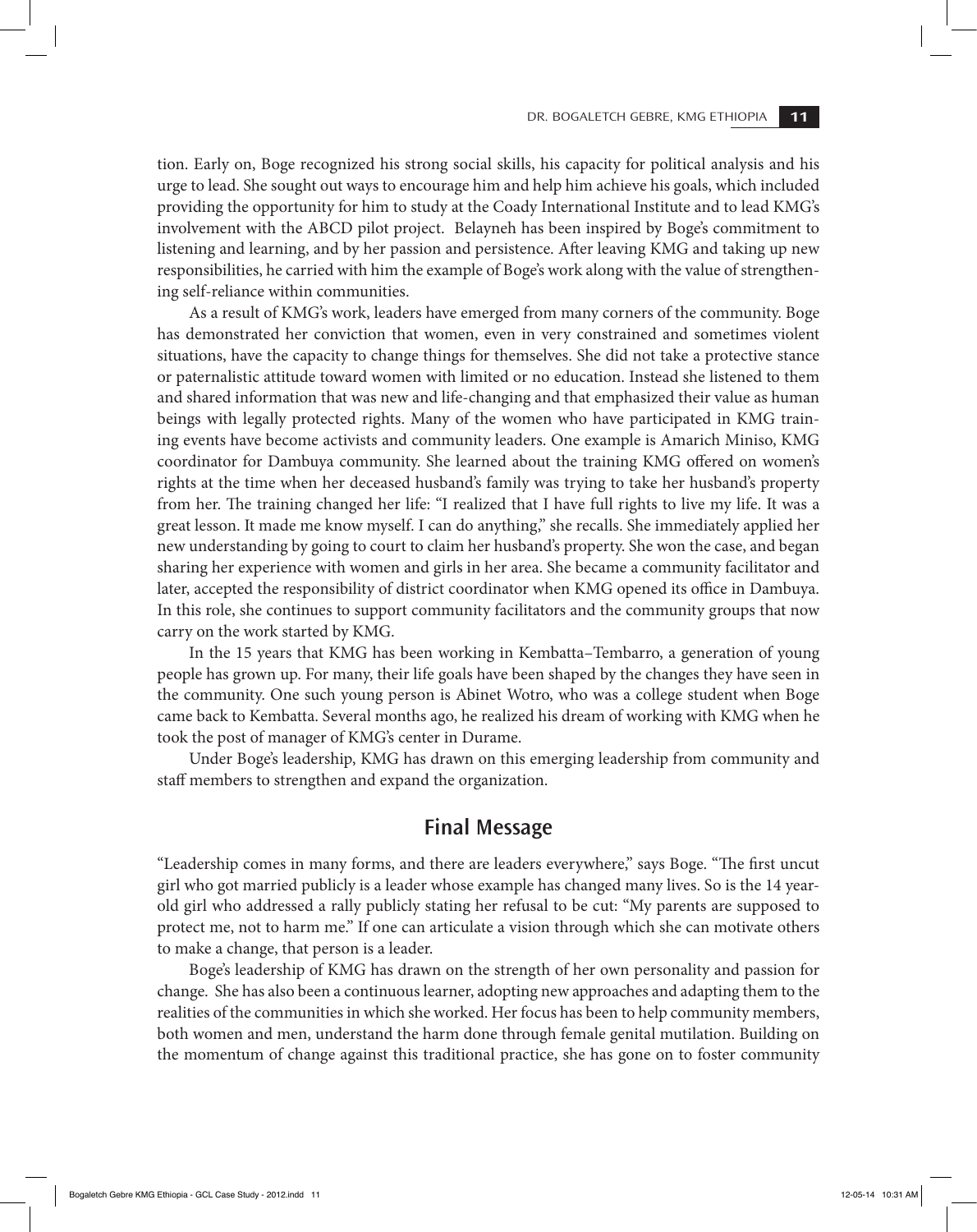self-reliance in addressing other critical issues. In the past 15 years, Boge and KMG have brought multi-faceted change to Kembatta–Tembarro region.

With this success comes new challenges. How can an organization that began as a personal campaign against female genital mutilation transform into an institution that can continue to grow? How can it include new leaders without losing its focus on increasing the ability of women and men to recognize their own power to address the needs of their families and communities? And how can Boge, who has committed her very life to this effort, move into a new role that provides the strategic support these new leaders need, while giving them the power to take the organizations into the future? To meet these new challenges, Boge will again draw on the qualities that have served her well: openness to learning, listening to the wisdom of the group, and recognizing the complexity of issues and the need for balance. She acknowledges that the next steps are unclear but that has been true all along. Working for social change is often unpredictable. "What happens might follow a different route than expected," she observes. "Change takes on its own life and a successful leader is open to this evolution."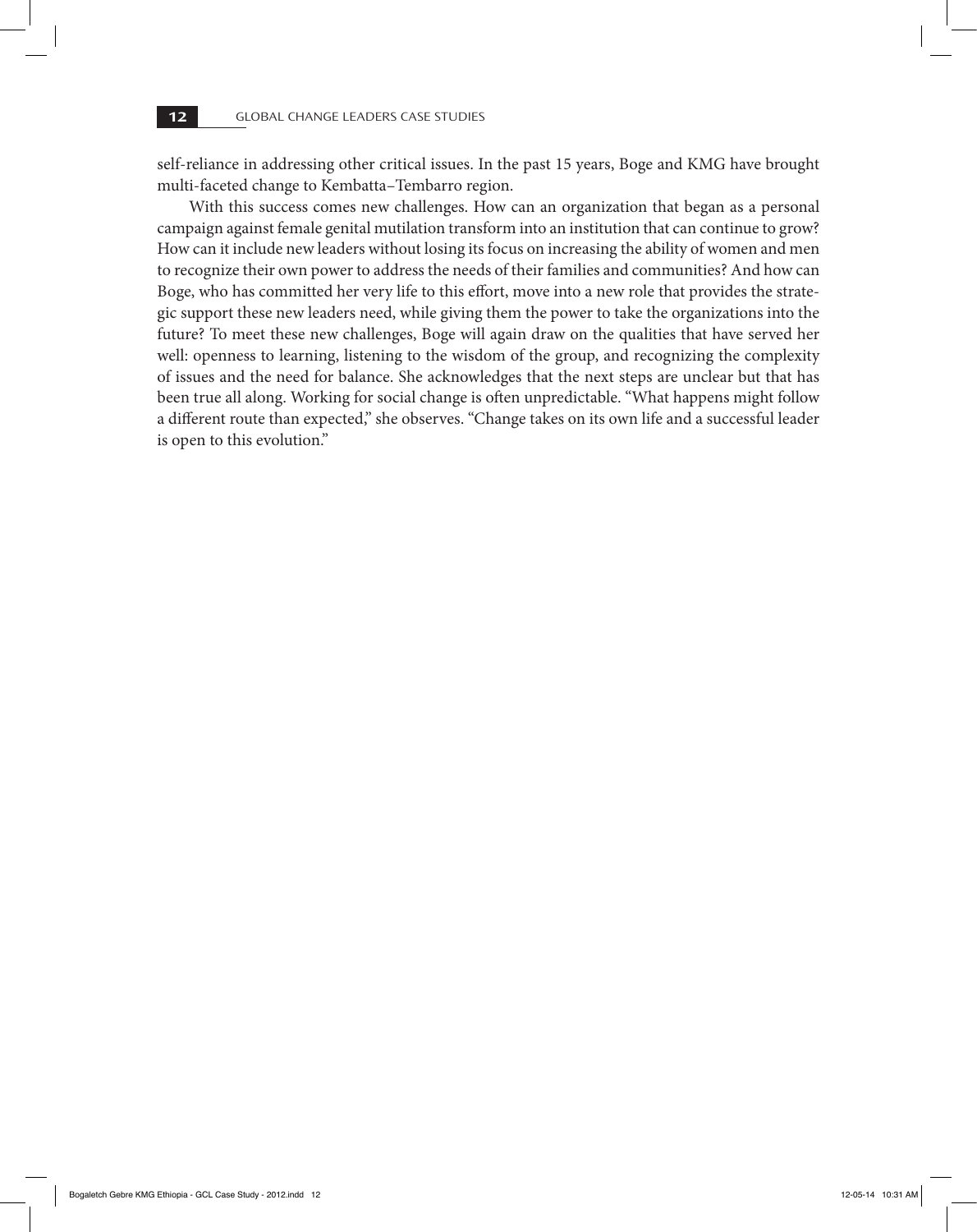#### **References**

- Dejene, T. (2001, February). Women in Ethiopia. *German-Ethiopian Association*. Retrieved July 7, 2011, from http://www.deutsch-aethiopischer-verein.de/infobrief\_2\_01.PDF
- Kembatta Women's Self Help Center. (2004, October). *Dendinam*, 4(1).
- Kembatta Women's Self Help Center. (2009). *Dendinam 10 Years: Change takes Commitment, Not a Miracle*.
- Population Media Center. (2009). Eradicating Female Genital Mutilation in Ethiopia. Retrieved June 29, 2011, from http://www.populationmedia.org/wp-content/uploads/2009/05/spring-2009-newsletter-for-website-final1.pdf
- United States Department of State. (2001, June). Ethiopia: Report on Female Genital Mutilation (FGM) or Female Genital Cutting (FGC). Retrieved July 8, 2011, from http://www.unhcr. org/refworld/docid/46d57877c.html
- BBC World News. (2006, October 11). Ethiopian women are most abused. Retrieved June 29, 2011, from http://news.bbc.co.uk/2/hi/africa/6040180.stm
- Deutschen Gesellschaft für Internationale Zusammenarbeit (GTZ). (2007, November). Female Genital Mutilation in Ethiopia. Retrieved June 29, 2011, from http://www.gtz.de/en/dokumente/en-fgm-countries-ethiopia.pdf
- Hari, J. (2010, March 16). Kidnapped, Raped, Married. *Huffington Post*. Retrieved September 9, 2011, from http://www.huffingtonpost.com/johann-hari/kidnapped-raped-marriedt\_b\_501793.html
- Mulrooney, D. (2009, April 10). Turning the Tide on Female Genital Mutilation in Ethiopia. Ethiopian Review. Retrieved June 29, 2011, from http://www.ethiopianreview.com/content/9217
- Shetty, P. (2007, June 23). Bogaletch Gebre: ending female genital mutilation in Ethiopia. The Lancet. Retrieved September 9, 2011, from http://www.thelancet.com/journals/lancet/article/ PIIS0140-6736(07)60964-7/fulltext
- Teferra, S. (2006). Tackling Tradition: Examining Successful Strategies in the Mitigation of Female Genital Mutilation in Ethiopian Communities. In A. van der Kwaak & M. Wegelin-Schuringa (Eds.), *Gender and Health: Policy and Practice, a Global Sourcebook* (pp. 45-53). Amsterdam: KIT (Royal Tropical Institute) & Oxford, UK: Oxfam GB